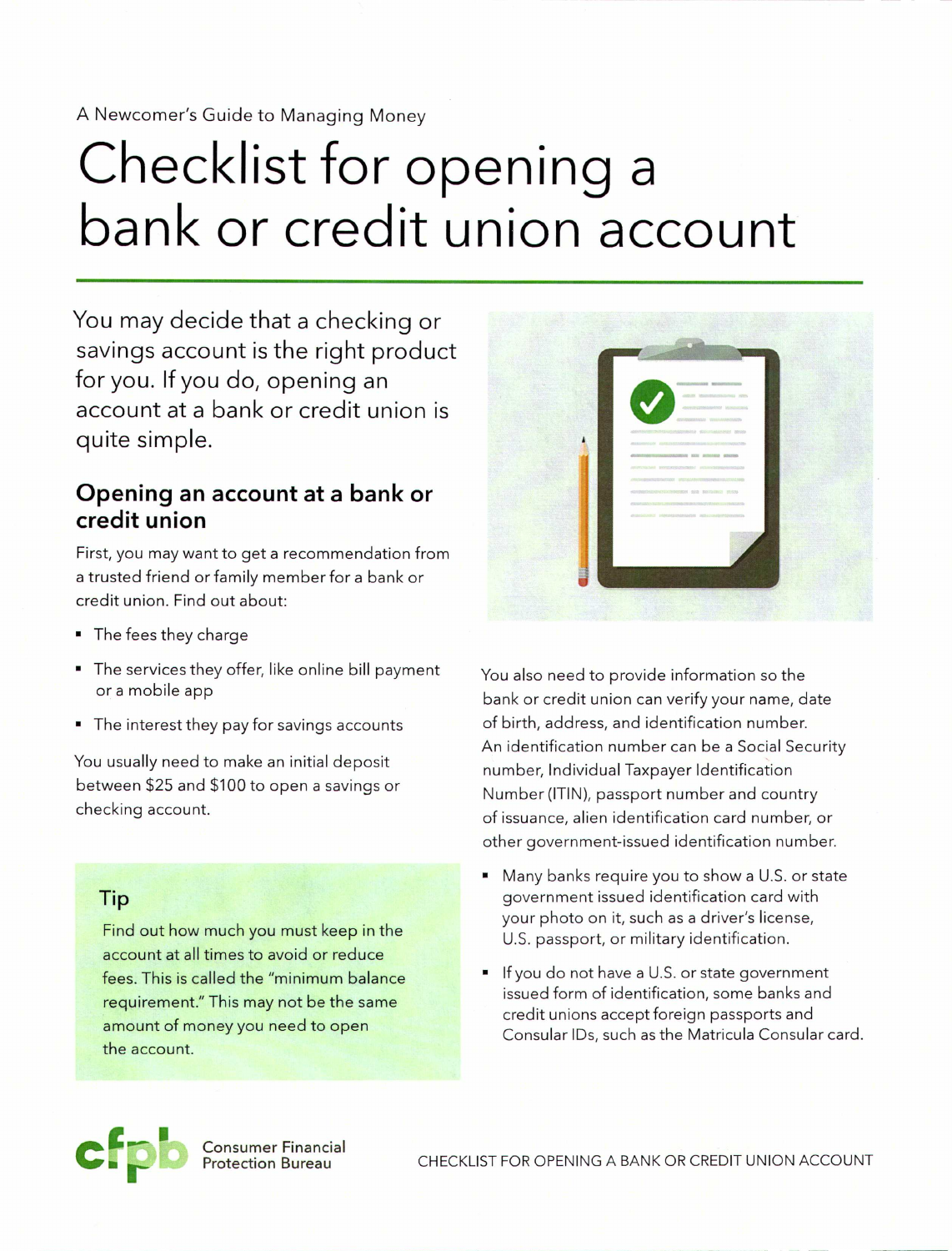#### **Additionally, you generally need one of the following:**

- Your Social Security card
- A bill with your name and address on it
- Your birth certificate

# **Matricula Consular**

A Matricula Consular is an official Mexican government identification document. Other countries, such as Guatemala and Argentina, offer similar IDs. Consulates in the United States offer them. If you come from another country and don't have a U.S. or state government issued ID, visit your country's consulate for more information about how to get an ID card, and check with the banks and credit unions about whether they accept it.

# **ITIN and interest-bearing accounts**

For further information on ITINs and how to obtain one, contact the IRS at 1-800-829-1040 or see the information found at:

For further information on ITIN's and how to obtain one, contact the IRS at 1-800-829-1040 or see the information found at:

www.irs.gov/Individuals/General-ITIN-Information

# **Checklists for opening a checking account**

Use the checklists on the following page to ensure you have what you need to open an account at a bank or credit union.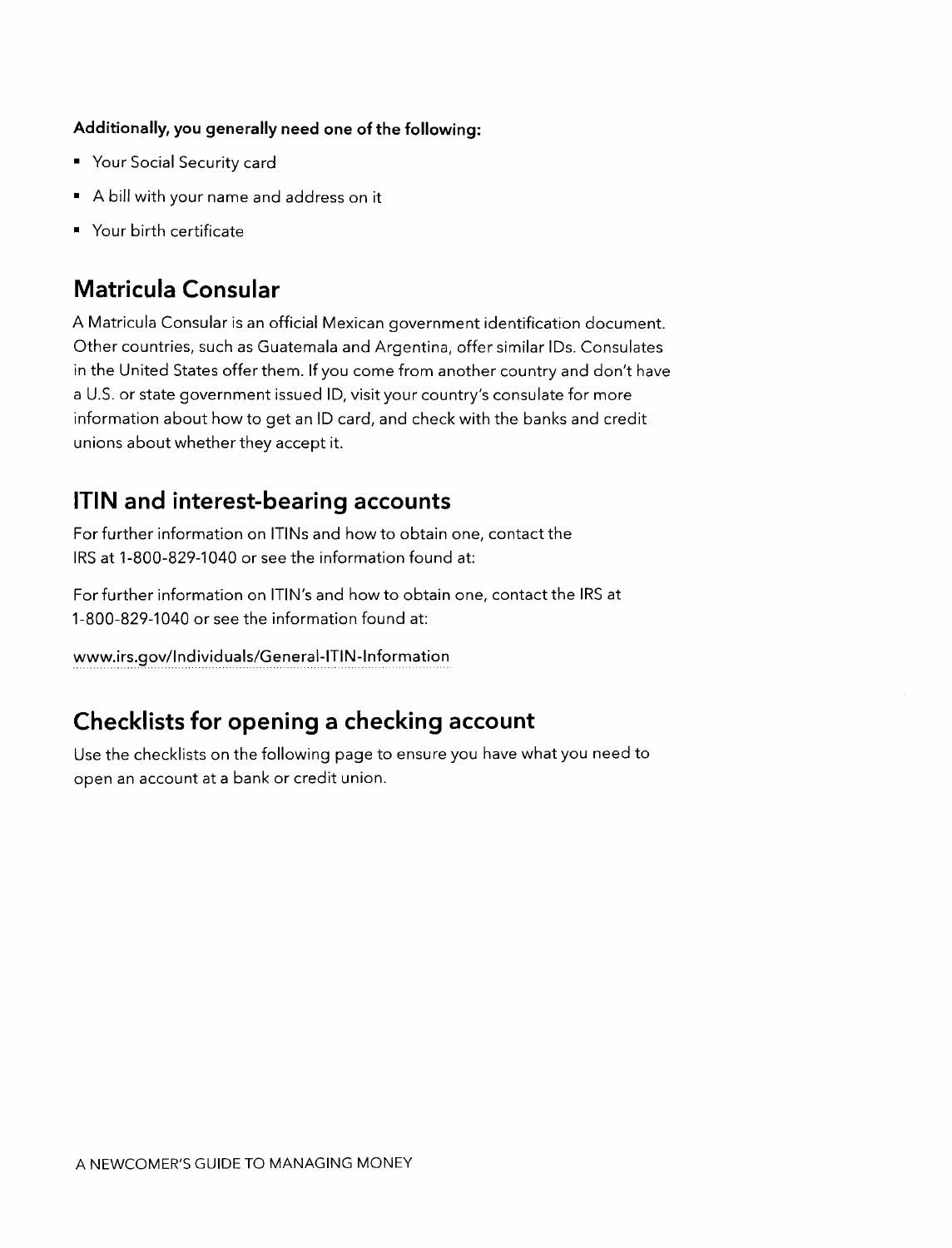# $\bullet$  Checking account checklists

Ensure you have what you need to open an account at a bank or credit union. Below are the items many banks and credit unions ask for.

#### **Items needed to open a checking account**

| Information needed                                                                                                                                                                    | <b>Additional questions</b> |
|---------------------------------------------------------------------------------------------------------------------------------------------------------------------------------------|-----------------------------|
| A form of identification with your picture, issued by the U.S.<br>government or a foreign government (each bank or credit union has its<br>own policy on what foreign IDs it accepts) |                             |
| A second form of identification: Your Social Security card, a<br>bill with your name and address on it, or your birth certificate                                                     |                             |
| A Social Security number or ITIN; without this, you may only be able<br>to open a no-interest account                                                                                 |                             |
| Money to open the account                                                                                                                                                             |                             |

#### **Questions to ask your representative**

| Ask your representative about:                               | <b>Notes</b> |
|--------------------------------------------------------------|--------------|
| Minimum balance required to avoid monthly service fees       |              |
| Monthly service fees                                         |              |
| Direct deposit and whether it eliminates the monthly fee     |              |
| Per-check or transaction fees                                |              |
| Fees associated with use of automated teller machines (ATMs) |              |
| Online and mobile banking access and any costs               |              |
| Online and mobile bill pay access and any costs              |              |
| How to avoid overdraft fees                                  |              |
| Low balance alert notifications                              |              |